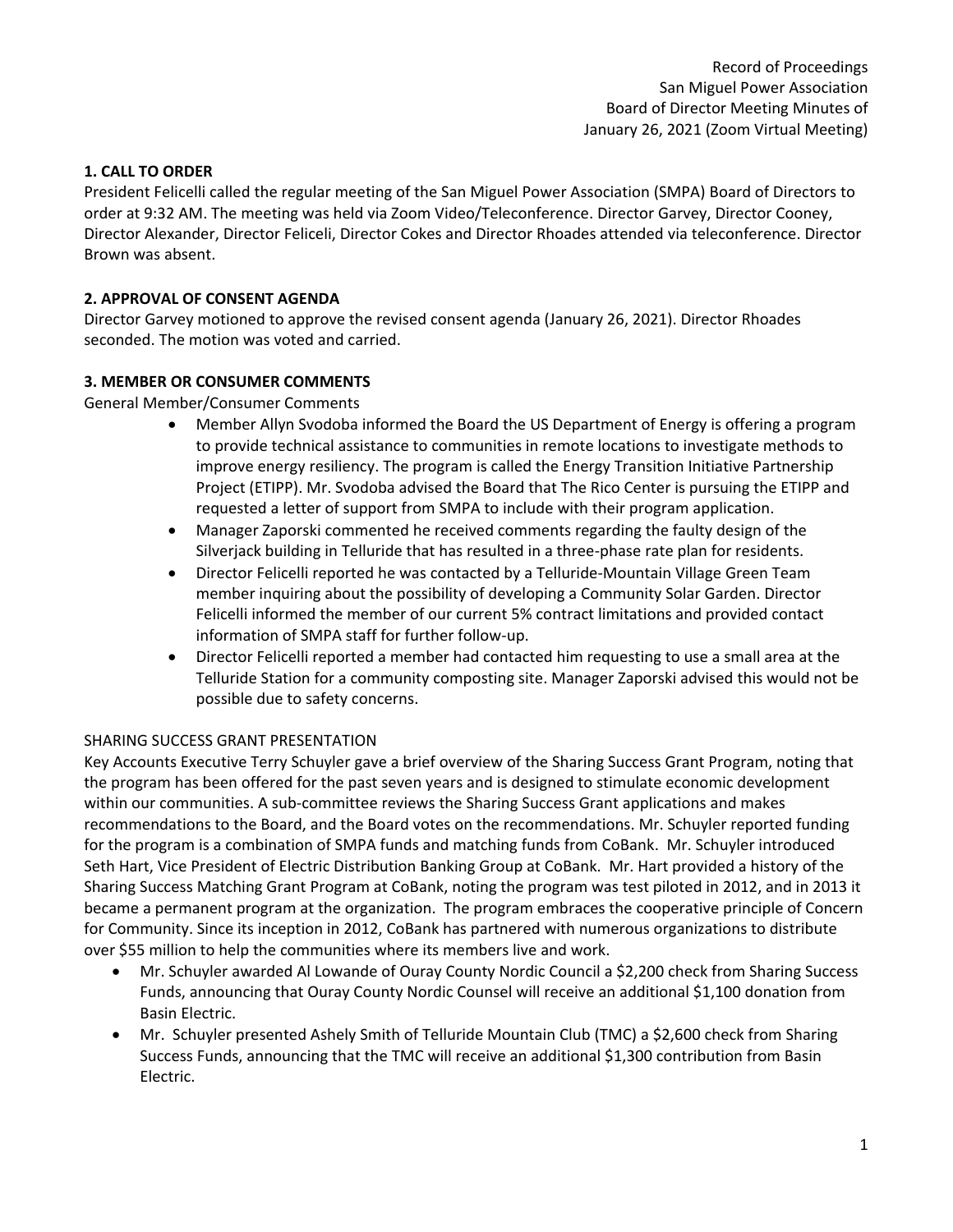- Mr. Schuyler awarded Paul Koski of Montrose West Recreation (MWR) a \$2,600 award from Sharing Success Funds, announcing that MWR will receive an additional \$1,300 contribution from Basin Electric.
- Mr. Schuyler presented Matt IcIsaac and Trisha Oakland from the Ridgway Bike Park Organization with a \$2,600 donation from Sharing Success Funds and reported Ridgway Bike Park is to receive an additional \$1,300 donation from Basin Electric.
- Mr. Schuyler awarded Deana Sherrif of the West End Economic Development Corp (WEEDC) a \$5,000 check from Sharing Success Funds and stated WEEDC is to receive an additional \$2,500 donation from Basin Electric.
- Mr. Schuyler awarded Kari Distefano and Nicole Pieterse from the Town of Rico a \$5,000 check from Sharing Success Funds and reported the Town of Rico is to receive an additional \$2,500 donation from Basin Electric.

# COMMUNITY FOCUS FUNDS DONATION PRESENTATION

# Voyager Youth Program, Abnieszka Przeszlowsk

Ms. Przeszlowsk reported the Voyager Youth Program provides year-round enrichment, prevention education and wellness programs to school-age Ouray County youth. She highlighted the organization's Adventure Wednesday program, a summer program that offers weekly outdoor activities and adventure-based learning that move participants out of their comfort zones to build self-awareness, interpersonal and social skills, as well as education about the environment and their surroundings.

# Uncompahgre Watershed Partnership (UWP), Tanya Ishikawa

Ms. Ishikawa advised the Board the Uncompahgre Watershed Partnership is a 501(c)3 nonprofit devoted to protecting the economic, natural and scenic values of the Upper Uncompahgre Watershed. She noted the UWP organizes the Ridgway RiverFest. This platform serves multiple purposes, including an opportunity to educate the community and attendees about watershed conditions and issues and stimulate the economy by increasing visitation to the Ridgway area for the event.

#### Seas of Trees, Joanna Kanow

Ms. Kanow and her daughter, Ala Kanow, stated their organization's goal is to reduce carbon emissions by planting trees. The program engages area youth to get involved in the climate crisis and be part of the solution.

#### Silverton Skijoring, Karen Srebacic-Sites

Ms. Karen Srebacic-Sites reported that due to COVID-19 concerns, the actual Silverton Skijoring event had to be canceled. The organization is creating a documentary promoting the Silverton area and Skijoring event in place of the event.

#### Telluride Foundation/ COVID-19 Relief Fund, Elaine Demas and Paul Reich

Ms. Demas and Mr. Reich advised the Board the COVID-19 Relief Fund had been established in March 2020 to provide direct support to individuals and families struggling with their most critical needs: housing, food, utilities, and medical bills. Over \$1 million have been distributed to support 600 members of our communities.

# San Juan Board of Cooperative Educational Services (BOCES), Sheila Weahkee

Ms. Wehakee discussed two of BOCES Inspire Inspiration Programs; Destination Imagination (DI) and the San Juan Basin Regional Science Fair. The DI program combines the arts, sciences, and technology with creativity,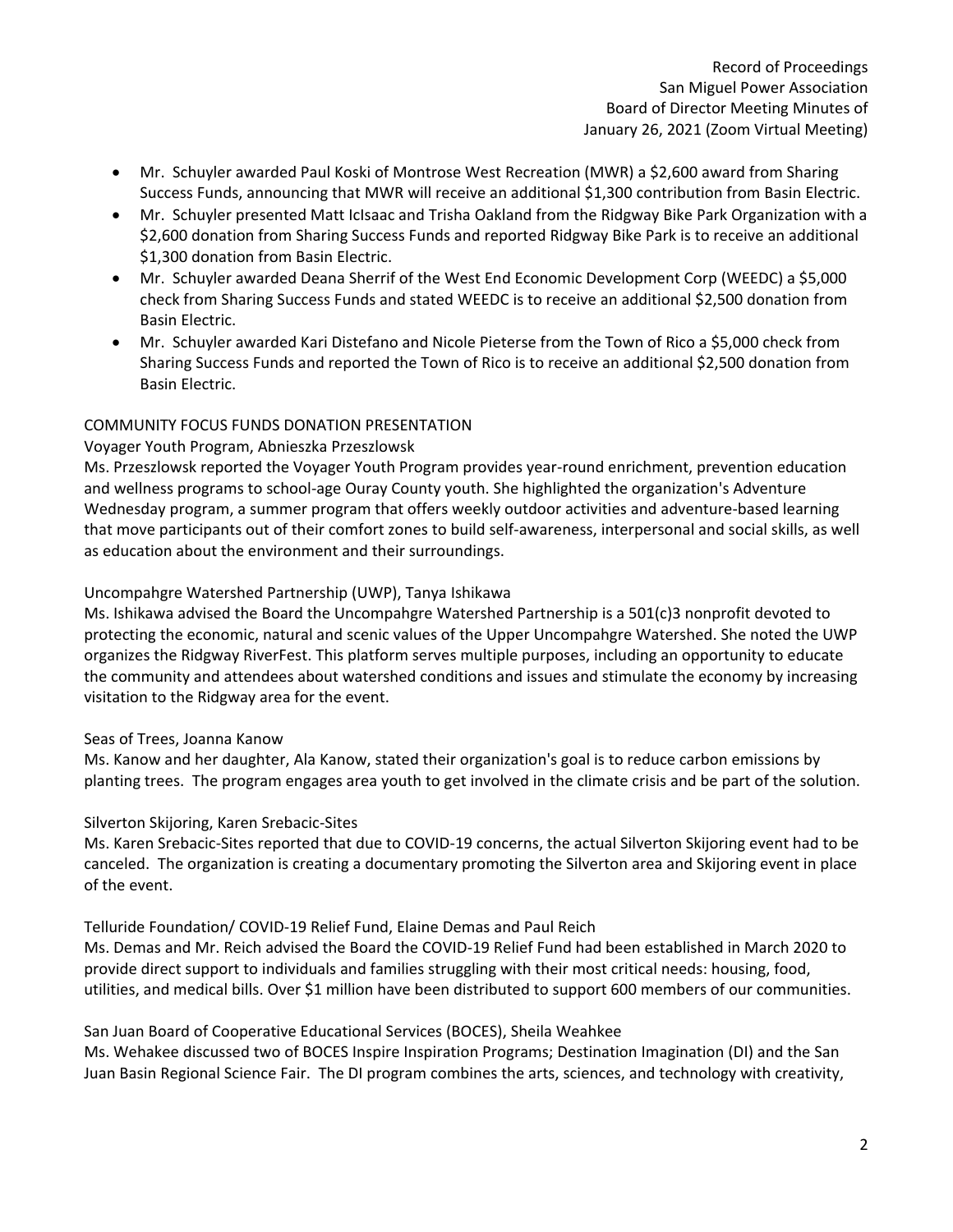teamwork, and problem-solving. The San Juan Basin Regional Science Fair's goal is to encourage student learning and promote interest in math, science and technology.

# Second Chance Humane Society, Kelly Goodin

Ms. Goodin communicated Second Chance's goal to promote the human-animal bond and its social, emotional, mental and physical benefits. Second Chance focuses on promoting responsible pet parenting, encouraging people to adopt shelter animals, and raising funds for the shelter and outreach services/programs.

# **4. BOARD TOPICS**

Director Garvey reported the \$500,000 in transition funding Tri-State provided to Nucla following Nucla's shutdown is being managed by The West End Pay It Forward Trust. Director Garvey advised the funds were set up to award \$400,000 for resiliency awards and \$100,000 would remain in the fund to help the communities on an on-going basis.

# **5. STRATEGIC PLANNING UPDATE**

Manager Zaporski and Manager Mertz identified the strategic initiatives that have been developed to help determine the optimal long-term power supply strategy that best achieves safe, reliable, cost-effective and environmentally responsible service for our members. They discussed the factors associated with each initiative, such as pending Federal Energy Regulation Commission (FERC) or Colorado Public Utilities Commission (COPUC) decisions, as well identified Key Performance Indicators (KPI) associated with each endeavor. Initiatives include continuing to explore power supply options, expanding Beneficial Electrification (BE) education and opportunities, completing a Cost of Service (COS) Study and a rate structure review.

#### **6. CEO REPORT**

#### **CEO. Items**

#### Legislative Review

Manager Zaporski stated the State of Colorado is reviewing a cooperative governance bill. Director Cokes advised the Board that Governor Polis's budget request includes \$20 million in vegetation management funding.

#### COVID-19 Discussion

Manager Zaporski informed the Board inventory lead times continue to pose a challenge and recently extended even further, putting some items availability delayed nine months or longer. To mitigate potential problems that may be created by these extended lead times, SMPA will turn some of our cash reserves into inventory. Manager Zaporksi noted this is not a standard business practice for SMPA. It will affect the balance sheet, but we are doing it in a way that we feel will not have any severe impact on our ability to continue business operations. More importantly, it will improve our ability to provide services to our Members.

#### **Introduction of Employee Guests**

Danielle Rodriguez, Human Resources and Administration Coordinator; Terry Schuyler, Key Accounts Executive; Joshua Hainey, Senior Staff Accountant; Kelly Truelock, Staff Account; Mike Therriault, Engineering Supervisor; and Jeremy Fox, Service Planner Supervisor, were in attendance at the webinar meeting.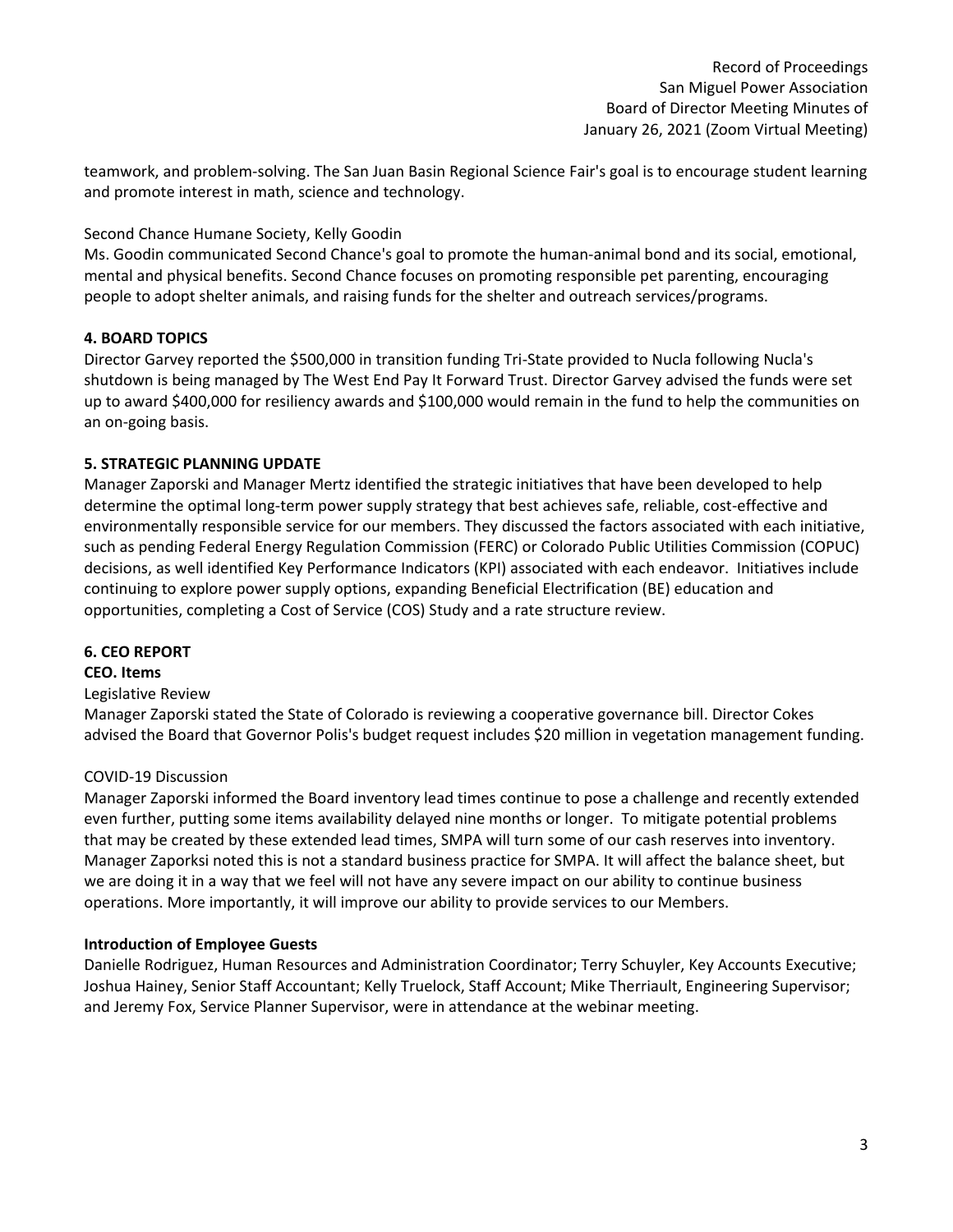#### **Community Focus Donations**

Following discussion, Director Rhoades motioned to award the community focus donations funds following the results the Board arrived at via the evaluation scorecard and apply for Basin match when applicable. Director Garvey seconded. The motion was voted and carried. The awarded amounts are as follows:

- Voyager Youth Program, \$750 SMPA donation with a \$750 Basin Electric match request.
- Uncompahgre Watershed Partnership, \$500 SMPA donation.
- Seas of Tree's, \$500 SMPA donation with a \$300 Basin Electric match request.
- Telluride Foundation/COVID-19 Relief Fund, \$3,750 SMPA donation with a \$3,750 Basin Electric match request.
- Silverton Skijoring, \$500 SMPA donation with a \$500 Basin Electric match request.
- San Juan BOCES, \$1,000 SMPA donation with a \$1000 Basin Electric match request.
- Mt. Sneffels Education, \$750 SMPA donation with a \$750 Basin Electric match request.
- Second Chance Humane Society, \$500 SMPA donation with a \$500 Basin Electric match request.

#### **Board Donations**

N/A

#### **Finance Update**

Manager Mertz reviewed the finance report, noting the provided financials are preliminary year-end numbers and are unaudited. Mr. Mertz advised the Board that SMPA finished 2020 with a positive operating margin and positive net margins based on the preliminary year-end financials.

Manager Mertz reported the year-end audit is in progress. The Payroll Protection Program (PPP) has been filed and is pending approval. Staff is exploring the opportunity to potentially reprice some of our debt with Rural Utility Service (RUS) without any penalties or fees.

#### **Marketing & Member Services**

Communications Executive Alex Shelly presented options on hosting the SMPA Annual Meeting in the unprecedented COVID-19 times. He discussed several options, including variations of virtual options and potential in-person options and each's pros and cons. After reviewing the options, the Board determined the best option would be to move forward with a virtual option by creating a video campaign to share with the membership via social media platforms and our website.

Manager Freeman introduced Key Accounts Executive Terry Schuyler to present Beneficial Electrification and Microgrid Projects. Mr. Schuyler gave a brief tutorial on microgrids, noting microgrids are primarily used for energy resiliency. A microgrid is defined as systems with at least one distributed energy resource and associated loads. It can form intentional islands in the electrical distribution system to operate independently of the power grid, primarily for power outages. Mr. Schuyler informed the Board of San Miguel County's Clean Energy Challenge Grant from the Department of Local Affairs (DOLA). San Miguel County was awarded a \$750,000 matching grant (\$1.5 million total) to pursue solar energy generation and community resiliency. The project includes a concentration on reducing Green House Gas (GHG). One method to reduce GHG is to focus on Beneficial Electrification opportunities, including fuel switching projects such as changing out gas boilers to electric boilers. Fuel switching projects actually increase the electric load rather than decrease it, focusing on utilizing renewable energy systems to offset the increased load. The project includes eight Solar PV systems designed to cover significant portions of the annual energy through Net Metering. This helps the County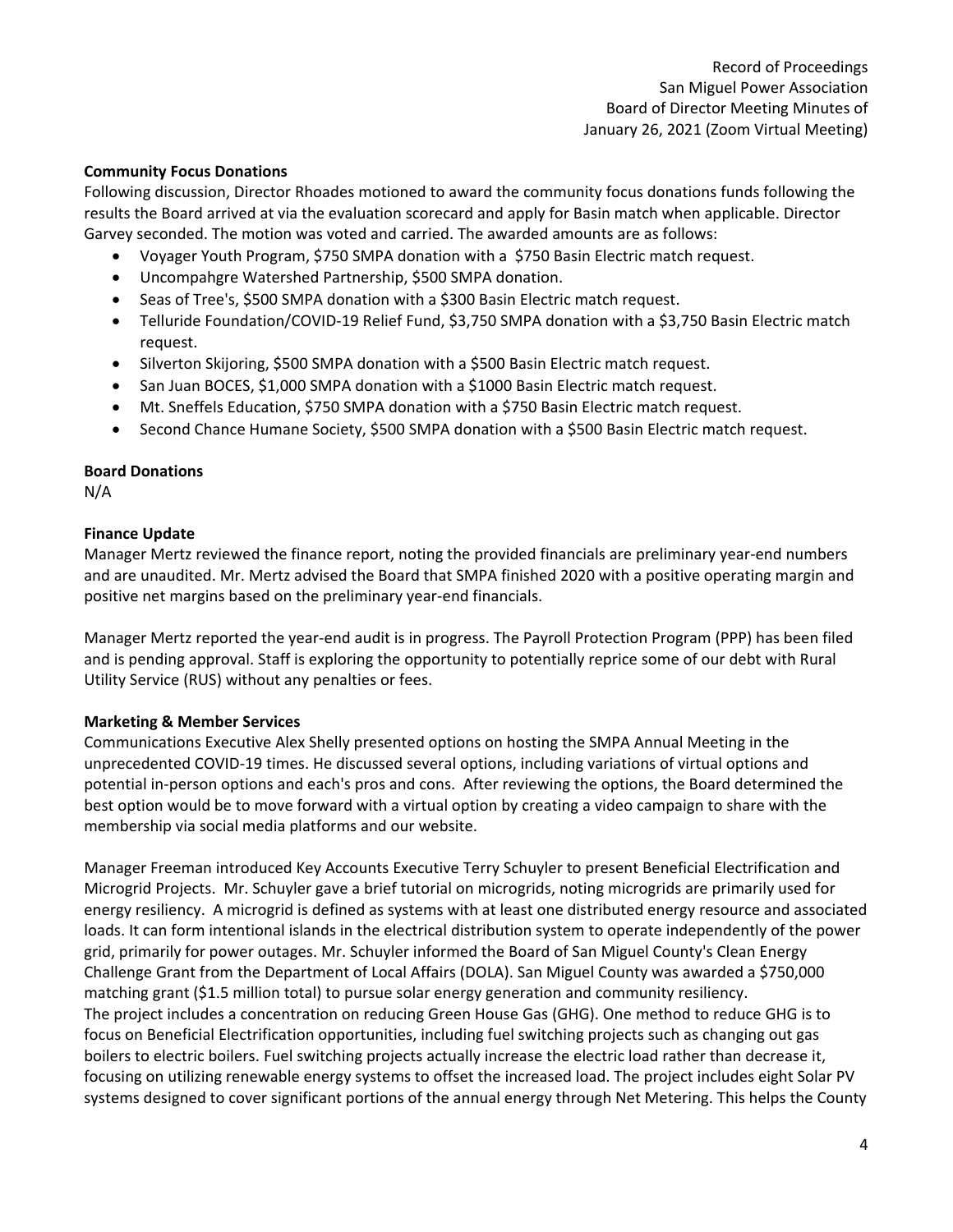move towards its Green House Gas (GHG) emission goals. The balance of their energy use will be offset by their subscription to our Totally Green program. Four of the systems include battery backup to cover 'mission-critical' electric loads that will not depend on the larger backup generators to operate. The batteries provide redundant and instantaneous load protection should the generators fail to operate or fuel supplies are disrupted. Mr. Schuyler noted the battery backup the County has chosen can be recharged via solar, effectively enabling backup indefinitely as long as the sun is shining. Mr. Schuyler added two multi-dwelling projects are in progress in SMPA service territory. These multi-dwelling units will be all-electric, incorporating Solar PV, Air Source Heat Pump (ASHP), and Batteries.

#### **Information Technology**

Manager Tea reviewed his report highlighting the new fault indicator mapping. This new mapping technology will help shorten outage times by assisting crews to identify an outage origination location quickly.

#### **Administration & Human Resources**

Human Resources and Administration Coordinator Danielle Rodriguez reviewed her report, adding Ridgway Working Foreman Brad Boulden recently announced his retirement.

The Board reviewed Policy 101, Directors Creed. Following discussion, Director Rhoades moved the policy be adopted as presented. Director Alexander seconded. The motion was voted and carried.

The Board reviewed Policy 310, Pole Attachments. Following discussion, Director Cokes moved the policy be adopted as presented. Director Rhoades seconded. The motion was voted and carried.

# **Engineering**

Manager Fox reviewed his report and added staff continues to work on permitting for the Red Mountain Project.

# **Operations**

Manager Zaporski reported the Manager Oliver is currently on leave. Manager Zaporski communicated Manager Fox and Manager Zaporski will oversee the operations department in Manager Oliver's absence.

#### **Safety and Regulatory Compliance**

Paul Enstrom, Safety and Regulatory Compliance Coordinator, did not have anything to add to his report.

# **9. ASSOCIATED MEETING REPORTS**

CREA- Debbie Cokes Director Cokes informed the Board the next CREA meeting is scheduled for Friday, January 29, 2021.

#### Western United- Dave Alexander

Director Alexander informed the Board the next Western United meeting is scheduled for Thursday, January 28, 2021.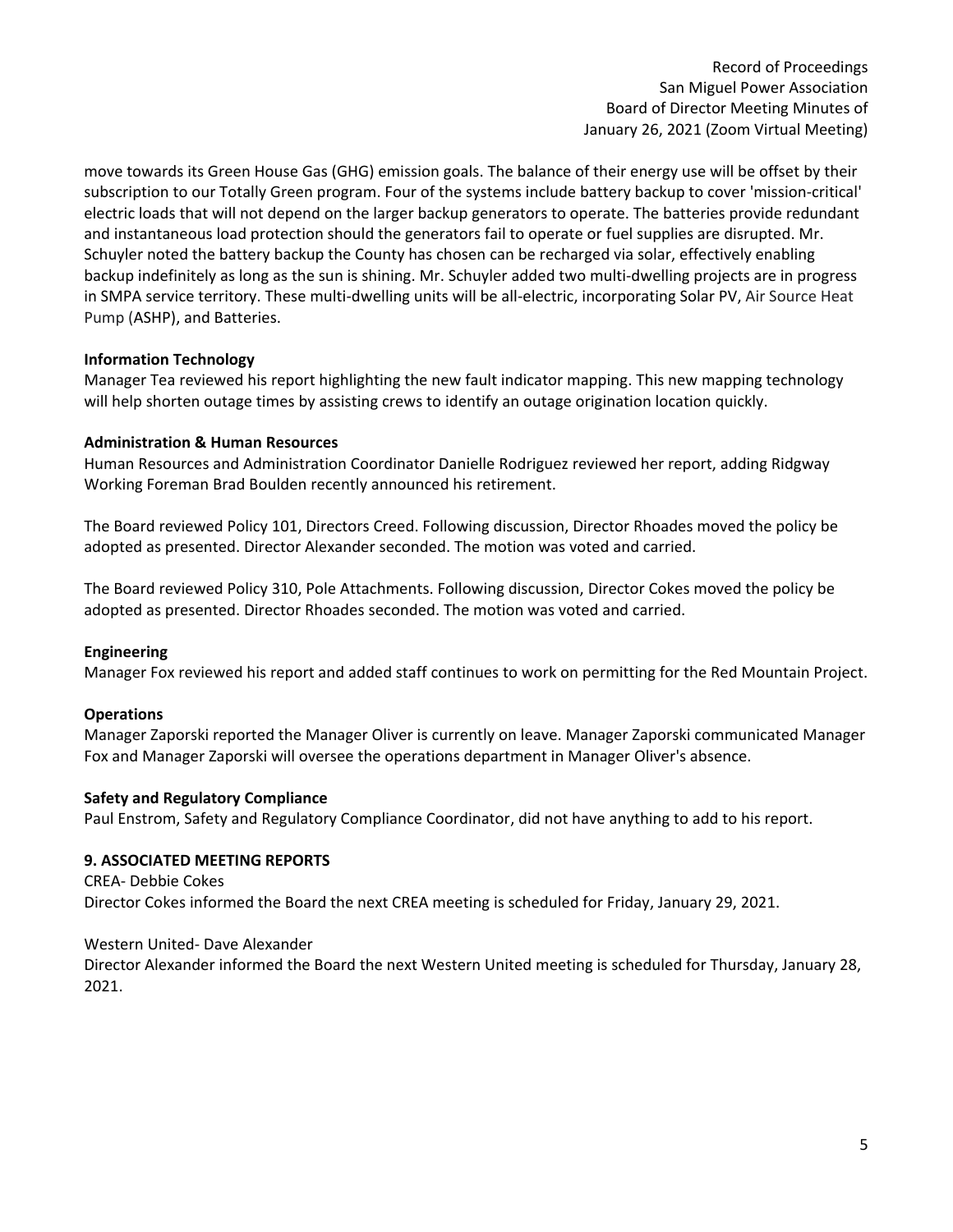#### Eco-Action- Kevin Cooney

Director Cooney stated Eco-Action Partners' structure is evolving as the organization moves to offer more feefor-service programs and fewer grant dollars programs. Director Cooney added Eco-Action is exploring options to expand composting capabilities in communities.

#### Tri-State- Kevin Cooney

Director Cooney advised the Board Tri-State sales were down significantly for the month, and they do not have the end of the year numbers yet. Director Cooney informed the Board the partial requirements open season was delayed and will be reissued in early February.

#### **10. ATTORNEY'S REPORT**

Director Garvey made a motion at 3:11 PM to enter into executive session for personnel and contractual issues. Director Alexander seconded. The motion was voted on and carried. The Board entered into executive session at 3:11 PM and came out at 3:49 PM. While in executive session, no decisions were made, nor votes taken.

#### **11. BOARD TRAVEL**

N/A

#### **12. MISCELLANEOUS**

Appoint an independent third party (election monitor) to oversee the election Director Garvey motioned to appoint Jim Link as the independent third party to monitor the 2021 election. Director Alexander seconded. The motion was voted and carried.

Set Date of Record (45 days prior to Annual Meeting: April 26, 2021) Director Garvey motion to set April 26, 2021, as the date of record. Director Alexander seconded. The motion was voted and carried.

#### **13. BOARD CALENDAR REVIEW**

The Board reviewed upcoming training opportunities that are occurring virtually.

#### **14. NEXT MEETING**

The next Board of Directors meeting will be Tuesday, February 23, 2021, Via Zoom. The March meeting will take place on Tuesday, March 23, 2021, Via Zoom.

#### **15. ADJOURN**

Director Rhoades motioned to adjourn the meeting at 3:57 PM. Director Garvey seconded. The motion was voted and carried.

L [Doylene Garvey \(Feb 23, 2021 12:59 MST\)](https://na2.documents.adobe.com/verifier?tx=CBJCHBCAABAADu7o1VB0zJGPRGYoVf4ibLxRGEKP0pwZ)

Doylene Garvey, Secretary/Treasurer